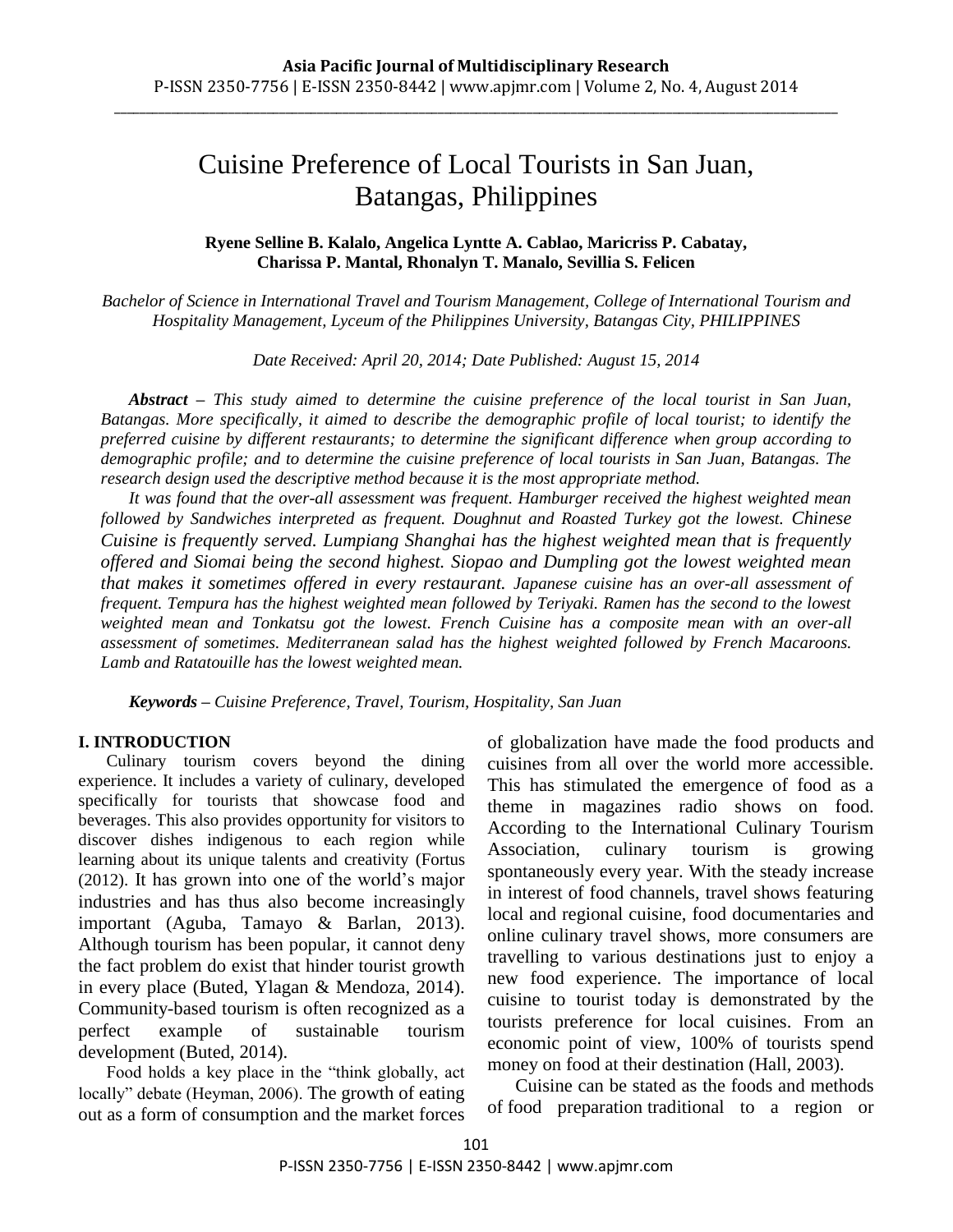population. The major factors shaping a cuisine are climate, which in large measure determines the native raw materials that are available, economic conditions, which affect trade and can affect food distribution, imports and exports, and religiousness or sumptuary laws, under which certain foods are required or prescribed (Montanari,2005).Some destinations offer culinary tours and specialty dining experiences, where travellers visit various restaurants that offer different variety of cuisine such as Chinese, Japanese, Italian, French, American and Filipino cuisine.

Chinese cuisine, such as Siopao, siomai and shanghai includes styles originating from the diverse regions of China, tastes also varied by class, region, and ethnic background (Chang, 2008).

Japanese cuisine is based on rice with soup and other dishes such as Tempura, Teryaki, Sushi that has been known by the Filipinos and has been offer in variety of food establishment each in its own utensil, with an emphasis on seasonal ingredients (Cwiertka, 2006).

Whereas, the Italian cuisine has always been known for its garlic, its olive oil, its tomatoes, its weakness for wine, and for that uncanny way it had of defying the rules it"s all about what you eat and the quality of the ingredients you use (Montanari, 2005).

Furthermore, the French cuisine especially bread, salads and French macaroons are being part of Filipinos cuisine preferences it is fundamental to their way of life. Food is a constant source of conversation, talked about everywhere, on the Metro, in shops, in the office and at the school gate (Francoise, 2010).

On the other hand, the American cuisines like Burger, Stakes and Sandwiches are being common now with Filipinos and different way of preparation is being practice in different food establishment. Take their good local ingredients, combine them with the seasonings of the entire world and thus create their own food (Hemenway, 2009).

San Juan is a home for delicacies such as Adobong Puti, Sinigang na Tulingan and other by-

the-sea grilled, boiled or sautéed dishes. San Juan is also known for its traditional product, Lambanog which has a variety of sizes and flavours.

As the number of travelers increased, many of them book – writers, reports of foreign food reached home, and cuisines from different countries began to take on their own style. With the migration of people in to the cities, together with mass production of food and advertising, regional cuisines developed based on the popular cooking styles of the major urban centers (Abenir et al, 2010). The concept of food related tourism, the gastronomy tourism, culinary tourism, and other are few to mention. These several names have been frequently used in explaining the phenomenon of using food as an instrument for fostering tourism at a specific destination. Philippine cuisine consist of the food, preparation methods and eating customs found in the Philippine. The style of cooking and the food associated with it have evolved over many centuries from its Austronesian origins to a mixed cuisine with many Malay, Indian, Arab, Chinese, Spanish, Japanese, American and other Asian and Latin influences adapted to indigenous ingredients and the local palate (Fortus, et al, 2012).

Dining out is a growing form of leisure where meals are consumed not out of necessity but for pleasure, and the atmosphere and occasion are part of the leisure experience as much as the food itself. But with the Philippine food consumption, they accept different kinds of cuisine, adapt it and try to live the essence that even they do not leave the place, they will be able to taste different cuisines that can only be found international (De los Reyes et al, 2008).

The growth in popularity of ethnic cuisines like Thai, Indian, North African, Mexican, and Chinese throughout the industrialized countries is attributable to a significant degree to tourism where visitors sample local foods and develop a taste for them. Food becomes highly experiential when it is part of travel experience; it can become sensuous and sensual, symbolic and ritualistic, and can take on new significance and meaning (Atienza et al, 2012).

When people travel to different country or a different part of a country to enjoy local cuisine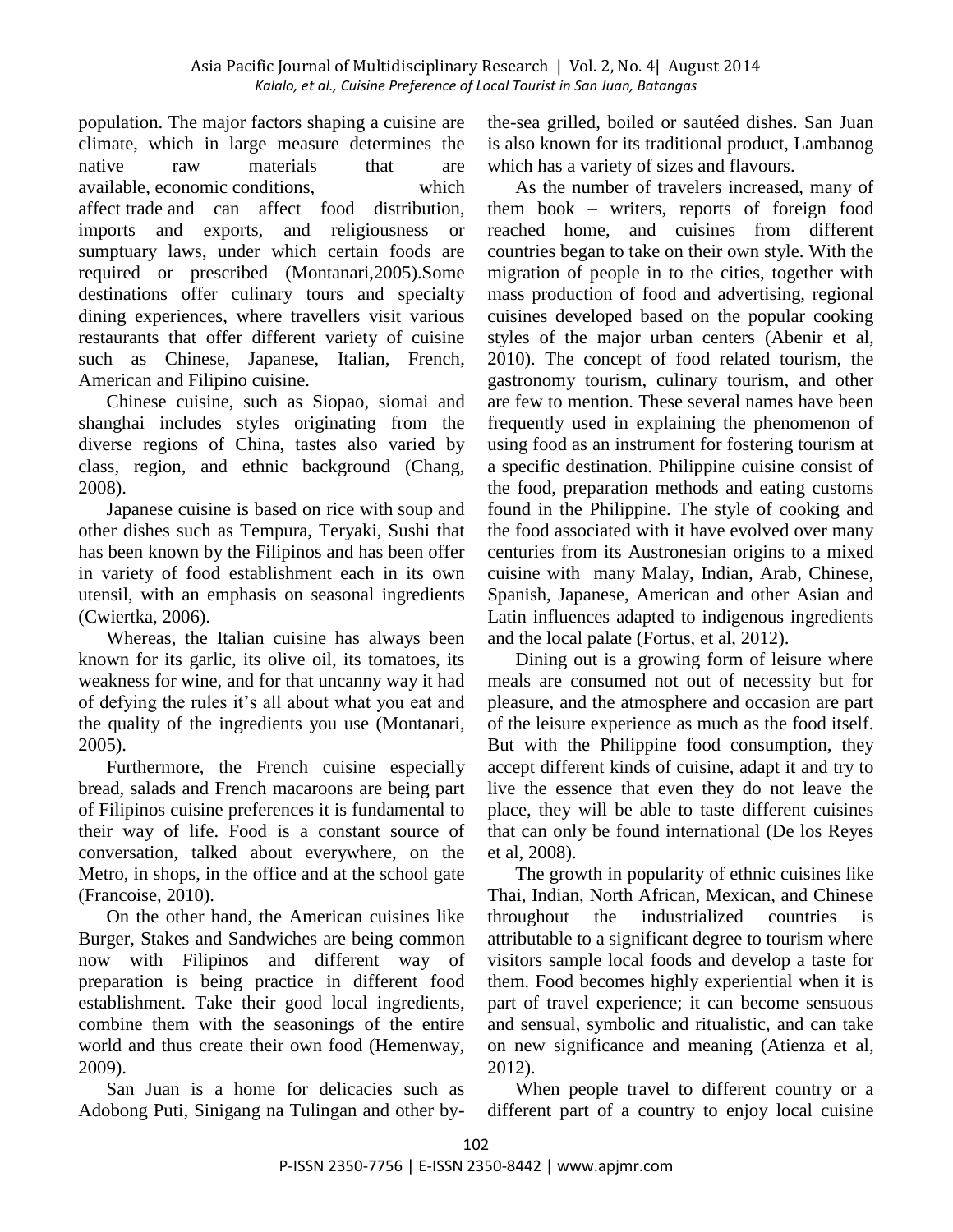travelers often look especially for places with a rich cuisine, food and drinks festivals, and cooking classes. Food has many roles to play for consumers: it is functional: it plays a key role in our celebration: it is a conduit for socializing: it is entertaining: it is sensuous and sensual; and it is a way of experiencing new cultures and countries (Fadriquelan et al, 2012).

Members of a social group depend on each other, share a common culture, and influence each other"s behaviors and values. A person"s membership in particular peer, work, or community groups impacts food behaviors that affects aspect regarding their food preferences (Dalisay et al, 2012).

The purpose of this study is to further understand the role of cuisine preferences of tourist in San Juan, Batangas. In addition, the study aims to know how some food establishment can meet the demands/needs of tourist in terms of cuisine preferences. As a tourism students it is important to know if the cuisine preferences has an effect to the tourism industry in San Juan, Batangas.

## **II. OBJECTIVES OF THE STUDY**

The study aimed to determine the cuisine preferences of local tourist in San Juan Batangas. More specifically, to describe the demographic profile of local tourist in terms of age, gender, educational background, nature of work and frequency of visit; identify the preferred cuisine by the different restaurant and local tourist; also, to determine the significant difference on the cuisine preference when grouped according to demographic profile, and to determine the status and prospects of culinary tourism in San Juan, Batangas.

# **III. METHOD**

# **Research Design**

Researchers used descriptive method because it is the most appropriate method since it involves collecting data in order to answer the questions concerning status of the study.

This method aimed to describe the nature of the situation as it exists at the time of the study and to explore the cause of particular phenomenon. It involves the collection of data in order to test the hypothesis or answer questions regarding the current status of the subject of the study (Briones, 2007).

The descriptive method of research was used by the researchers to discover the cuisine preferences of local tourist in San Juan, Batangas.

# **Participants**

The participants were selected through quota sampling with 50 local tourists dining in the 5 restaurant in San Juan having the best facilities and high quality of service. Ten persons were selected in each restaurant. They are chosen to be the participants because they have the capacity to give the necessary information regarding the cuisine preference of local tourists in San Juan, Batangas.

# **Instrument**

The researchers used questionnaire as a major tool for gathering data relevant to determine the cuisine preference of the local tourists in San Juan, Batangas. Respondents checked the items that correspond to their answers. This type of questionnaire was chosen for the convenience and speed in terms of gathering information that is necessary in the accomplishment of this study. In order to arrive at reliable and understandable instruments, the researcher studies some of the previous investigation relevant to this study.

Questionnaires was divided into two parts, part one was composed of the profile of respondents and part two are questions about their cuisine preference.

# **Procedure**

The researcher"s first submitted their proposed topic. After the approval of the topic by the research professor, the researcher started to conduct the research study. A chance of successful investigation must necessarily be based on accurate data and must follow a certain systematic procedure. To ensure the accuracy of data, the researchers looked for the right sources and developed a method of collecting them.

The researcher"s gathered information from the school library, browsing and referring to resources previously used by other researchers. Some facts relevant to the study were collected. After gathering pertinent information, they immediately proceeded to the task of preparing the questionnaires and the letter of request for the participants, to be signed by the research adviser.

The researchers distributed the questionnaires personally and made sure the participants were properly guided during the interview and survey proper.

# **Data Analysis**

All data gathered were tallied, encoded and interpreted using different statistical tools. These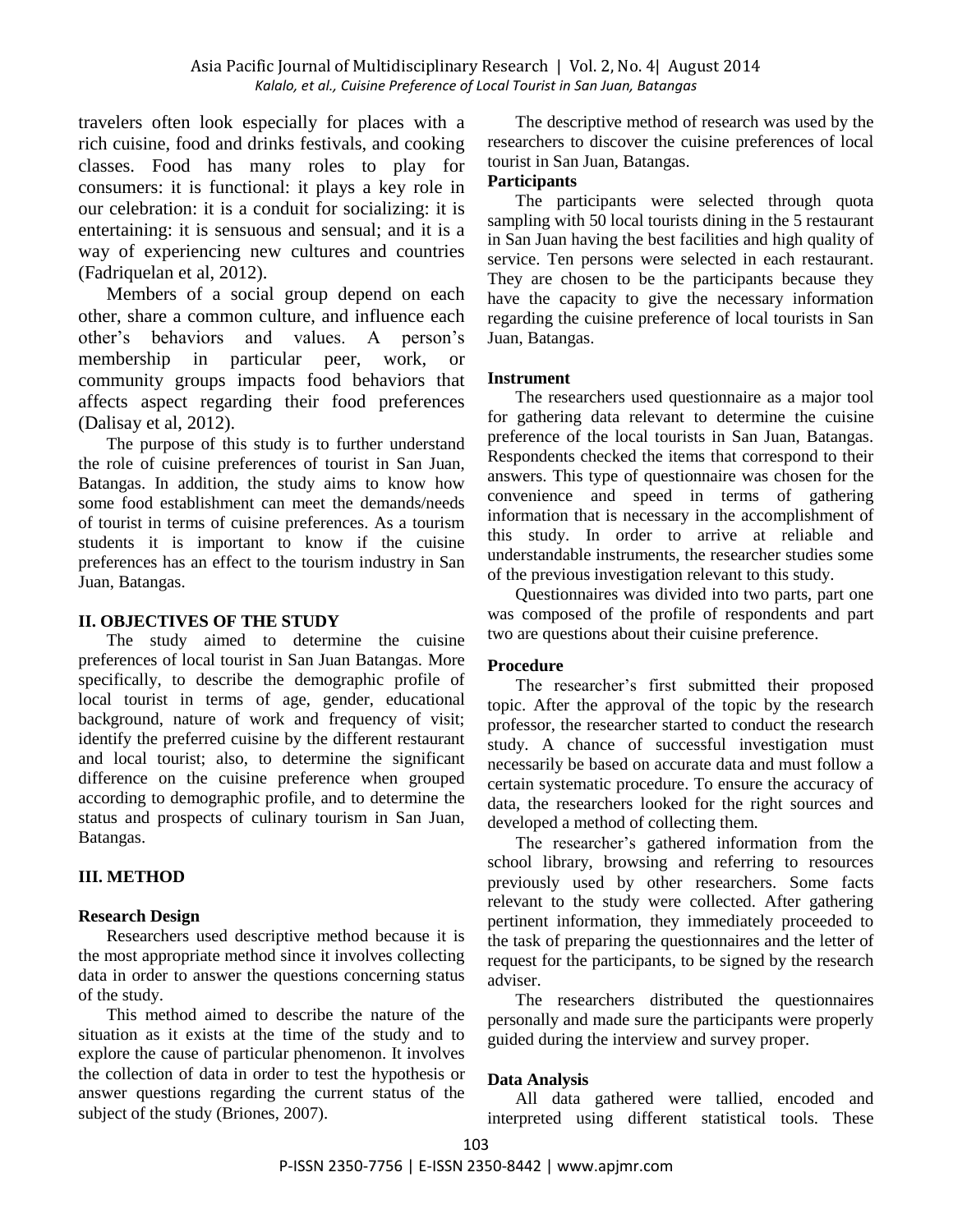include frequency distribution, weighted mean and Analysis of variable (ANOVA). The data obtained was also treated using PASW version 18 to further analyze the results. The given scale was used to identify the preferred cuisine by the different restaurant and local tourist:  $4.50 - 5.00 =$  Always;  $3.50 - 4.49 =$  Frequent;  $2.50 - 3.49$  = Sometimes;  $1.50 - 2.49$  = Seldom;  $1.00$  –  $1.49$  = Never

# **IV. RESULTS AND DISCUSSION**

#### **Table 1. Percentage Distribution of the Respondents' Profile**

| <b>Profile</b>                | f              | $\frac{0}{0}$ |
|-------------------------------|----------------|---------------|
| Gender: Male                  | 25             | 50.00         |
| Female                        | 25             | 50.00         |
| Age: 18 years old below       | 12             | 24.00         |
| 19 years old $-28$ years old  | 15             | 30.00         |
| 29 years old $-38$ years old  | 12             | 24.00         |
| 39 years old $-49$ years old  | 8              | 16.00         |
| 50 years old – above          | 3              | 6.00          |
| Religion: Roman Catholic      | 44             | 88.00         |
| Protestant                    | $\overline{2}$ | 4.00          |
| Church of Christ              | $\mathbf{1}$   | 2.00          |
| Christian                     | 3              | 6.00          |
| <b>Educational Attainment</b> |                |               |
| <b>Elementary Graduate</b>    | $\overline{2}$ | 4.00          |
| <b>High School Graduate</b>   | 14             | 28.00         |
| <b>College Graduate</b>       | 32             | 64.00         |
| <b>Graduate Studies</b>       | $\overline{2}$ | 4.00          |
| <b>Nature of Work</b>         |                |               |
| Student                       | 12             | 24.00         |
| Unemployed                    | 8              | 16.00         |
| Employed                      | 24             | 48.00         |
| Self employed                 | 6              | 12.00         |
| <b>Frequency of Visit</b>     |                |               |
| Daily                         | $\overline{2}$ | 4.00          |
| Twice a week                  | 5              | 10.00         |
| Weekly                        | 5              | 10.00         |
| Once a month                  | 14             | 28.00         |
| Quarterly                     | 11             | 22.00         |
| Semi-Quarterly                | 9              | 18.00         |
| Annually                      | 4              | 8.00          |

Table 1 presents the distribution of the respondent's  $=$ profile. In terms of gender the number of respondents is equal having a frequency of 25 or 50.00 percentage. Their age presents that most of the respondents are 19- 28 years old with the highest frequency of 15 or 30.00 percent. Fifty years old above got the lowest frequency of 3 or 6.00 percent. This shows that younger people

preferred to try different cuisine compared to those over 50 years old and above. Across the lifespan, different eating habits can be observed based on workforce conditions, financial security, and taste preferences amongst other factors.

Result shows that Roman Catholic has the highest frequency of 44 or 88.00 percent and the lowest is Church of Christ with a frequency of 1 or 2.00 percent. This implies that most of the respondents do not have religious beliefs about the food that they are going to eat.

In terms of Educational attainment, most of the respondents are college graduates with the percentage of 64 percent while elementary graduate and graduate studies both have the lowest percentage of 4 percent. It is common for the respondents to have a college degree and they are the ones who are knowledgeable enough about cuisines and culinary destinations.

Nature of work has the highest percentage of 48 percent. Self-employed has the lowest percentage of 12 percent. Almost half of the respondents are employed in terms of nature of work who can probably afford to travel and dine out.

In terms of frequency of visit of the respondents, once a month got the highest percentage of 28 percent. Once a month got the highest percentage because tourist may visit San Juan, after they received their salaries and be able to dine in their favorite restaurants. Daily got the lowest percentage of 4 percent because it may be impossible for a tourist to visit the same restaurant everyday.

Demographic characteristics such as age, gender, ethnicity, level of education, learning style, preference for information, socioeconomic status, and food systems can influence health related interventions (Burns, 2008).

#### **Table 2. Cuisine Preference**

| Type                    | <b>Mean Rank</b> | <b>Over-all Rank</b> |
|-------------------------|------------------|----------------------|
| <b>American Cuisine</b> | 3.72             |                      |
| <b>Chinese Cuisine</b>  | 3.44             | 3                    |
| Japanese Cuisine        | 2.76             | 5                    |
| <b>French Cuisine</b>   | 2.38             | 6                    |
| Italian Cuisine         | 3.34             |                      |
| Filipino Cuisine        | 5.36             |                      |

Table 2 presents the ranking of cuisine according to the tourist cuisine preferences in San Juan, Batangas. The most preferred type of cuisine having a mean rank of 5.36 is the Filipino Cuisine while French Cuisine has the lowest mean rank of 2.38. Having the local tourists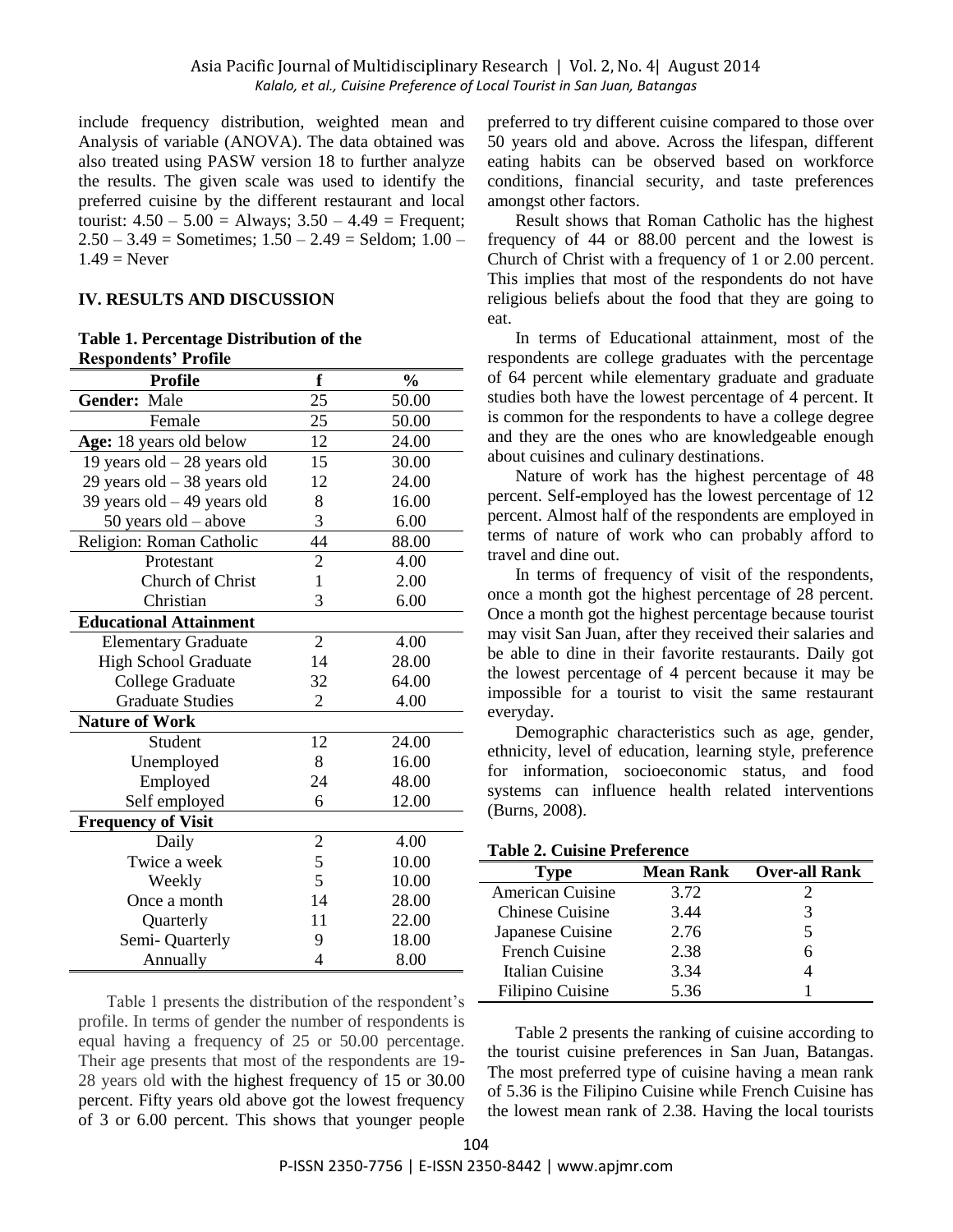as respondents most of them prefer the cuisine that is most familiar to them. French Cuisine was offered by only few restaurants which make it unusual to local tourists. Local tourists preferred the Filipino Cuisine most because it is part of their culture and it is what they already used to eat. French Cuisine on the other hand is the least preferred cuisine of the local tourist because of lack of ingredients availability in the local market.

Table 3 shows the assessment of the respondents about American Cuisine. It was found that the over-all assessment was frequent with a composite mean of 3.55.

#### **Table 3. American Cuisine**

|                | <b>American Cuisine</b>                                  | wм   | VI        | Rank:         |
|----------------|----------------------------------------------------------|------|-----------|---------------|
| $\mathbf{1}$ . | How often does this<br>restaurants offers<br>hamburgers? | 4.16 | Frequent  |               |
| 2.             | Does this restaurant serve<br>Steak?                     | 4.00 | Frequent  | 3             |
| 3.             | Do they offer variety of<br>Sandwiches?                  | 4.14 | Frequent  | $\mathcal{L}$ |
| 4.             | Are Doughnuts available<br>here?                         | 2.98 | Sometimes | 4             |
| 5.             | Does this restaurant offer<br>Roasted Turkeys?           | 2.46 | Seldom    | 5             |
|                | <b>Composite Mean</b>                                    | 3.55 | Frequent  |               |

As seen from the table, Hamburger received the highest weighted mean of 4.16 wherein it suits the taste of the local tourist knowing that it has a variety of ways of preparation to choose from. Followed by Sandwiches with the weighted mean of 4.14 and interpreted as frequent because like burgers, the local tourist can also choose the ingredients that they want to eat. According to the respondents, restaurants frequently serve these foods mainly because customers are already familiar with this foods and can be found all over the area. On the other hand, Doughnut got the second to the lowest weighted mean of 2.98 and Roasted Turkey got the lowest with a weighted mean of 2.46. The respondents agreed that, though doughnut has a good taste it is only offered sometimes because there are other kinds of pastries that can be served as alternative and it is not offered regularly by restaurants because there are food establishments present that primary sells doughnuts. Roasted Turkey is seldom offered because of the unavailability of ingredients and that local tourist used to roast chicken rather than turkey, it is a significant means to penetrate into another culture as "...it allows an individual to experience the "Other" on a sensory level, and not just an intellectual one" (Long, 2006).

#### **Table 4. Chinese Cuisine**

|     | таріс 7. Спінсяс Саізінс                            |      |                 |      |
|-----|-----------------------------------------------------|------|-----------------|------|
|     | <b>Chinese Cuisine</b>                              | WM   | VI              | Rank |
| 1.  | How often do these<br>restaurant offers<br>Siomai?  | 4.20 | Frequent        | 2    |
| 2.  | Do they offer Chinese<br>Noodle dishes?             | 4.04 | Frequent        | 3    |
| 3.  | Do they serve Siopao<br>regularly?                  | 3.76 | Frequent        | 4    |
| 4.  | Does this restaurant<br>offer Lumpiang<br>Shanghai? | 4.44 | Frequent        | 1    |
| κ5. | How often do they offer<br>Dumplings?               | 3.02 | Sometime<br>S   | 5    |
|     | <b>Composite Mean</b>                               | 3.89 | <b>Frequent</b> |      |
|     |                                                     |      |                 |      |

Based on Table 4, the over-all assessment of Chinese Cuisine is frequent with composite mean of 3.89. Lumpiang Shanghai has the highest weighted mean of 4.44 that is frequently offered because it is known to be one of the most famous Chinese Cuisine dishes in the country, and Siomai has the second highest weighted mean of 4.20 and offered frequently because it is easy to prepare even at home. The respondents said that Filipino cuisine was greatly influenced by the Chinese. Lumpiang Shanghai as well as Siomai was considered to be some of the most famous Chinese dishes that were adapted by the Filipinos. These dishes are frequently offered by different restaurants primarily because of its familiarity to the Filipinos and that most Filipinos know how to prepare and cook these dishes. Siopao has a weighted mean of 3.76 and Dumpling has a weighted mean of 3.02. Siopao got a low weighted mean because it does not, usually compliment other food. Dumplings is sometimes offered among the restaurants because it does not suite the taste of the local tourist. These dishes got lowest weighted mean and was commonly offered by a few themed Chinese restaurant only. According to Chang (2008) the Philippine style of cooking and the food associated with it have involved over many centuries from its Austronesian origins to mixed cuisine with Malay, Indian, Arab, Chinese, Spanish Japanese, American and other Latin influenced adapted to indigenous ingredients and the local plates. That's why some other cuisines have been offered and common to food establishments in the Philippines.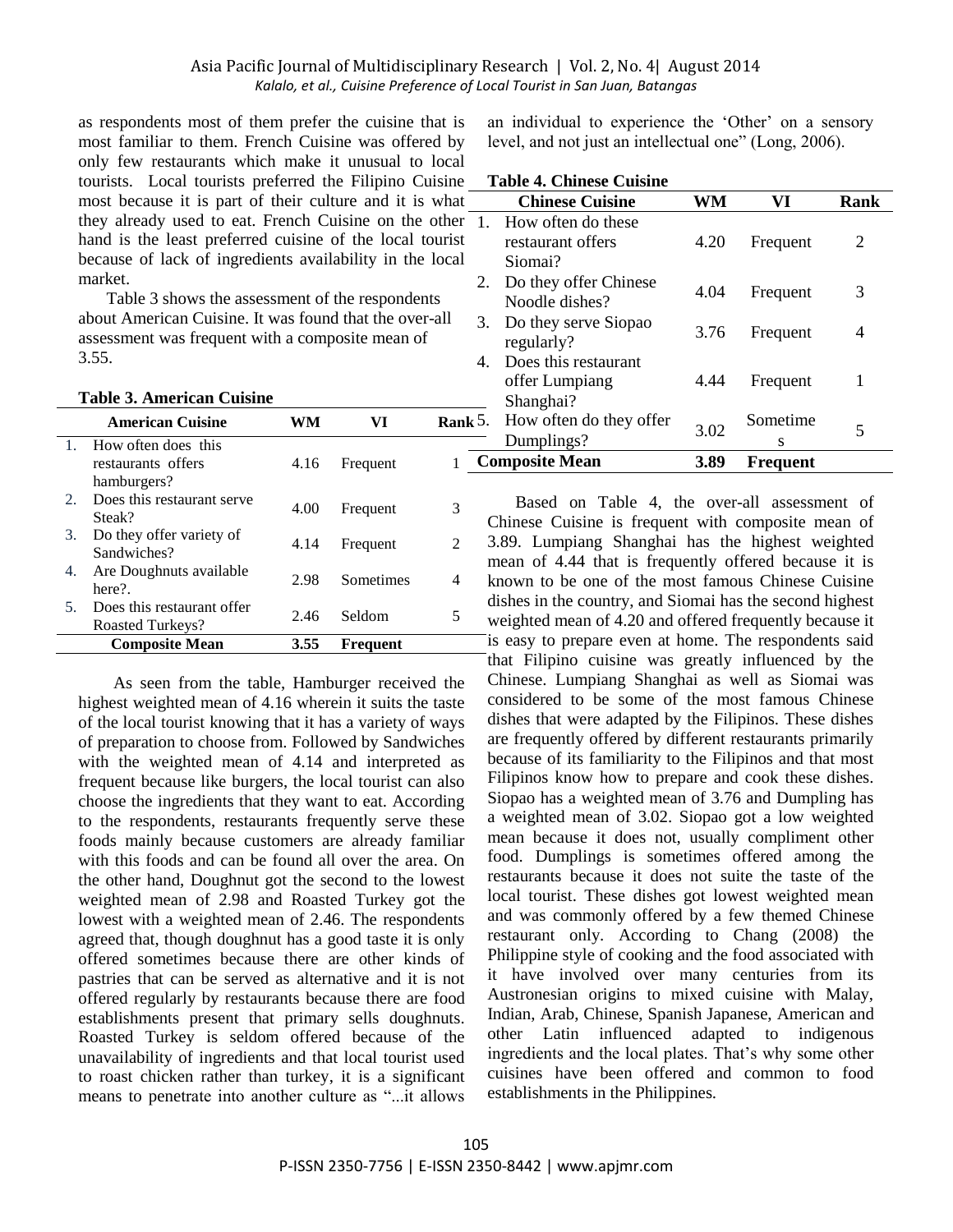## Asia Pacific Journal of Multidisciplinary Research | Vol. 2, No. 4| August 2014 *Kalalo, et al., Cuisine Preference of Local Tourist in San Juan, Batangas*

It was gleaned on table 5 that Japanese cuisine has an over-all assessment of Frequent and has a composite mean of 3.64. In terms of Japanese Cuisine, Tempura has the highest weighted mean of 4.32 followed by Teriyaki with a weighted mean of 3.96 it is also frequently available because of its good taste. **Table 5. Japanese Cuisine**

|    | Table 5. Japanese Cuisine              |      |           |      |  |
|----|----------------------------------------|------|-----------|------|--|
|    | <b>Japanese Cuisine</b>                | WM   | VI        | Rank |  |
|    | Does this restaurant<br>offer Tempura? | 4.32 | Frequent  | 1    |  |
| 2. | Do they have<br>Teriyaki?              | 3.96 | Frequent  | 2    |  |
| 3. | Does this restaurant<br>serve Sushi?   | 3.70 | Frequent  | 3    |  |
| 4. | How often do they<br>serve Ramen?      | 3.34 | Sometimes | 4    |  |
| 5. | Do they serve<br>Tonkatsu regularly?   | 2.88 | Sometimes | 5    |  |
|    | <b>Composite Mean</b>                  | 3.64 | Frequent  |      |  |

It is being imitated and was already made with different versions. Tempura being one of the famous Japanese dishes in the country makes it frequently available in different restaurants. Given that its main ingredients, shrimp is always available and a bit cheaper in San Juan. One of the restaurant owner said that teriyaki is easy to prepare and can be served using different types of meat. Ramen has the second to the lowest weighted mean of 3.34 and Tonkatsu got the lowest with a weighted mean of 2.88. Restaurants do not always serve Ramen because local tourists are not familiar with taste and traditional preparation. Tonkatsu is not famous and cannot be considered as local tourists' favorite. These dishes are not yet recognized by most Filipinos and are frequently served only in Japanese restaurants.

|  |  | <b>Table 6. French Cuisine</b> |  |
|--|--|--------------------------------|--|
|--|--|--------------------------------|--|

|             | <b>French Cuisine</b>                                     | WM   | VI               | Rank                        |
|-------------|-----------------------------------------------------------|------|------------------|-----------------------------|
| 1.          | Do they serve Lamb?                                       | 2.44 | Seldom           | 3.5                         |
| $2^{\circ}$ | Does this restaurant serve<br>Ratatouille?                | 2.26 | Seldom           | 5                           |
| 3.          | How often this restaurant<br>serves Boeuf<br>Bourguignon? | 2.44 | Seldom           | 3.5                         |
| 4.          | Do this restaurant serve<br>French Macaroons?             | 2.66 | Sometimes        | $\mathcal{D}_{\mathcal{L}}$ |
| 5.          | Does this restaurant serve<br>Mediterranean Salad?        | 3.64 | Frequent         |                             |
|             | <b>Composite Mean</b>                                     |      | <b>Sometimes</b> |                             |
|             |                                                           |      |                  |                             |

Based from the results, French Cuisine has a composite mean of 2.69 with an over-all assessment of sometimes. Mediterranean salad has the highest weighted mean of 3.64 followed by French Macaroons with a weighted mean of 2.66. The respondents agreed that restaurant frequently serve salad. Customers and restaurants consider it as appetizer that completes a full meal. French Macaroon is being known nowadays that satisfies the sweet tooth of the customers. Lamb has a weighted mean of 2.44 and Ratatouille has the lowest weighted mean of 2.26. Restaurant do not serve Lamb because it is not available in the area. Ratatouille is a dish not popular to most of the local tourist and that only upscale tourist can only afford this kind of dish. According to the respondents, these dishes were unusual to their taste and Lamb is not probably available in the area. According to Cohen, (2008) food establishments consider how familiar customers are in certain product before making its availability in the market.

## **Table 7. Italian Cuisine**

|             | <b>Italian Cuisine</b>                  | WM   | VI        | Rank |
|-------------|-----------------------------------------|------|-----------|------|
|             | Does this restaurant<br>serves Pizza?   | 4.06 | Frequent  | 2    |
| $2^{\circ}$ | How often this<br>restaurant offers     | 4.30 |           |      |
|             | Carbonara?                              |      | Frequent  | 1    |
| 3.          | Do this restaurant<br>offer Puttanesca? | 3.70 | Frequent  | 4    |
| 4.          | Does this restaurant<br>offer Lasagna?  | 3.96 | Frequent  | 3    |
| 5.          | How often does this<br>restaurant offer | 3.24 |           |      |
|             | Pasta Pie?                              |      | Sometimes | 5    |
|             | <b>Composite Mean</b>                   | 3.85 | Frequent  |      |

Table 7 shows the assessment of the respondents kabout Italian Cuisine. It was found that the over-all assessment was frequent with a composite mean of 3.85. The respondents assessed that Italian Cuisine is frequently serve in the restaurant in San Juan ,Batangas and only pasta pie is sometimes serve because it is not well known to the respondents. Based from the result, Carbonara got the highest weighted mean of 4.30 followed by Pizza with a weighted mean of 4.06. Carbonara got the highest weighted mean because it is one of the most famous Italian dish that can be easily served due to, simplicity of cooking by restaurants and can even be made at home. Pizza is another dish that is frequently served by restaurants probably because of the different flavors it offer which made it to be a Filipino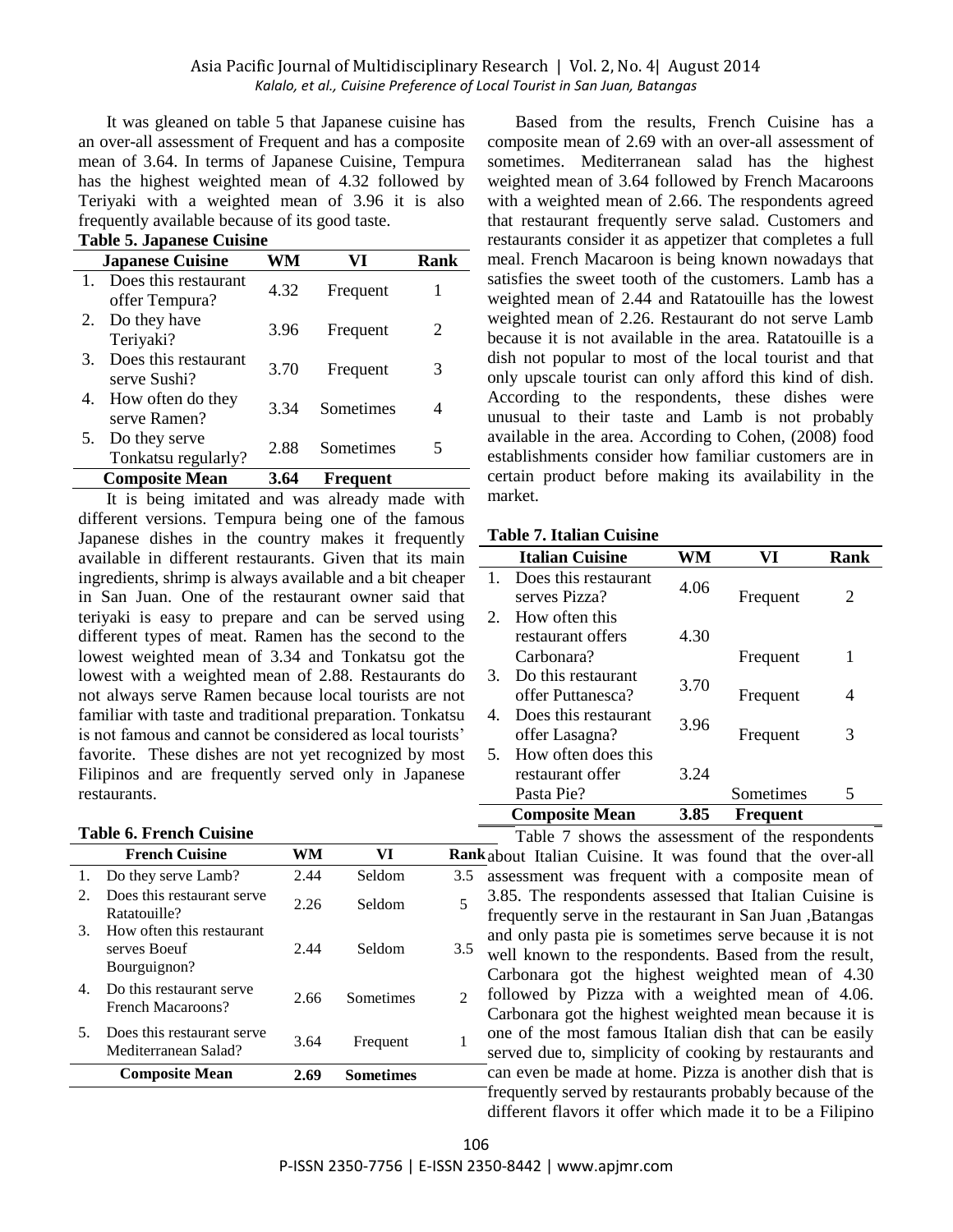## Asia Pacific Journal of Multidisciplinary Research | Vol. 2, No. 4| August 2014 *Kalalo, et al., Cuisine Preference of Local Tourist in San Juan, Batangas*

favorite. Pasta Pie got the lowest weighted mean of 3.25 because local tourist are new with this kind of dish followed by Puttanesca with the weighted mean of 3.7 because local tourist are afraid to try new dish, so they prefer to choose the dish that they already know the taste. These two dishes may not be familiar to the local tourists as well as to some of the restaurants.

| <b>Table 8. Filipino Cuisine</b> |                         |           | Table 9. Difference of Responses on the Assessment |      |                                         |       |       |                 |
|----------------------------------|-------------------------|-----------|----------------------------------------------------|------|-----------------------------------------|-------|-------|-----------------|
|                                  | <b>Filipino Cuisine</b> | <b>WM</b> | VI                                                 | Rank | of American Cuisine                     |       |       |                 |
| $\mathbf{1}$ .                   | How often does this     |           |                                                    |      | Profile                                 | F-    | p-    | Interpretation  |
|                                  | restaurant serves       | 4.48      | Frequent                                           | 4    |                                         | value | value |                 |
|                                  | Sisig?                  |           |                                                    |      | Gender                                  | 4.718 | 0.035 | Significant     |
| 2.                               | Does this restaurant    | 4.80      |                                                    |      | Age                                     | 1.147 | 0.347 | Not Significant |
|                                  | serves Caldereta?       |           | Always                                             |      | Religion                                | 2.490 | 0.072 | Not Significant |
| 3.                               | Is Pinakbet served in   |           |                                                    |      | Educational                             |       |       |                 |
|                                  | this restaurant?        | 4.78      | 2<br>Always                                        |      | Attainment                              | 1.123 | 0.349 | Not Significant |
| 4.                               | Do they serve Lechon    |           |                                                    |      | Nature of Work                          | 2.255 | 0.095 | Not Significant |
|                                  | regularly?              | 4.42      | Frequent                                           | 5    | Frequency of                            |       |       |                 |
| 5.                               | Is Sago't Gulaman       |           |                                                    |      | Visit                                   | 1.684 | 0.148 | Not Significant |
|                                  | always available?       | 4.58      | Always                                             | 3    | Legend: Significant at p-value $< 0.05$ |       |       |                 |
|                                  | <b>Composite Mean</b>   | 4.61      | <b>Always</b>                                      |      |                                         |       |       |                 |

Based on the Table 8, respondents agreed that Filipino Cuisine is always offered by different restaurants in San Juan, Batangas. It has a composite mean of 4.16. Caldereta as one of the most favorite Filipino dishes has the highest weighted mean of 4.80 which is always serve because some local tourist are fan of spicy food and they are familiar with its ingredients followed by Pinakbet with a weighted mean of 4.78 which got the second rank because it is a combination of meat and vegetables which is perfect for lunch. According to the respondents these dishes were always available. Sisig got the second to the lowest weighted mean of 4.48 because local tourists prefer to order big portion of dishes in every service to accommodate everyone. Lechon got the lowest weighted mean of 4.42 because most of the local tourists are considering their health and they chose a healty dish most especially female respondents. These dishes are frequently served in different restaurants. Respondents also agreed that Filipino cuisine is palatable. Natural ingredients were in some respect favored by the people that the commercials additives (Contreras, Catamin, Paragados, & De La Cruz, 2014). According to Fadriquelan, (2012) the way local people eat, the food preparation process and the taste of the local food, cause the local culture to differentiate. So food consumption of different tourists may be due to experience with other culture.

Table 9 shows the difference of responses on the assessment of American Cuisine. As seen from the table 9, only gender shows significant difference since the obtained p-value of 0.035 is less than 0.05 level of significance, thus the null hypothesis of no significant difference on the assessment on American cuisine when grouped according to gender is rejected.

| Table 9. Difference of Responses on the Assessment |  |  |
|----------------------------------------------------|--|--|
| of American Cuisine                                |  |  |

This means that the two groups of respondents have different assessment on the American cuisine that they eat. Male tends to eat heavy meals compared to female. Most males are not that conscious with the food they eat compared to female. Female are more health conscious and they avoid fatty foods. American Cuisine preferred heavy stuff. Based on the study of Hemenway, (2009) in the USA the following order of factors affecting food choices has been reported: taste, cost, nutrition, convenience and weight concerns.

### **Table 10. Difference of Responses on the Assessment of Chinese Cuisine**

|                           | F-<br>value | p-<br>value | Interpretation  |
|---------------------------|-------------|-------------|-----------------|
| Gender                    | 5.095       | 0.029       | Significant     |
| Age                       | 1.782       | 0.149       | Not Significant |
| Religion                  | .380        | 0.768       | Not Significant |
| Educational<br>Attainment | 1.478       | 0.233       | Not Significant |
| Nature of Work            | .387        | 0.763       | Not Significant |
| Frequency of<br>Visit     | 1.684       | 0.148       | Not Significant |

*Legend: Significant at p-value < 0.05*

Based on table 10, only gender shows significant difference since the obtained p-value of 0.029 is less than 0.05 level of significance, thus the null hypothesis of no significant difference on the assessment on Chinese cuisine when grouped according to gender is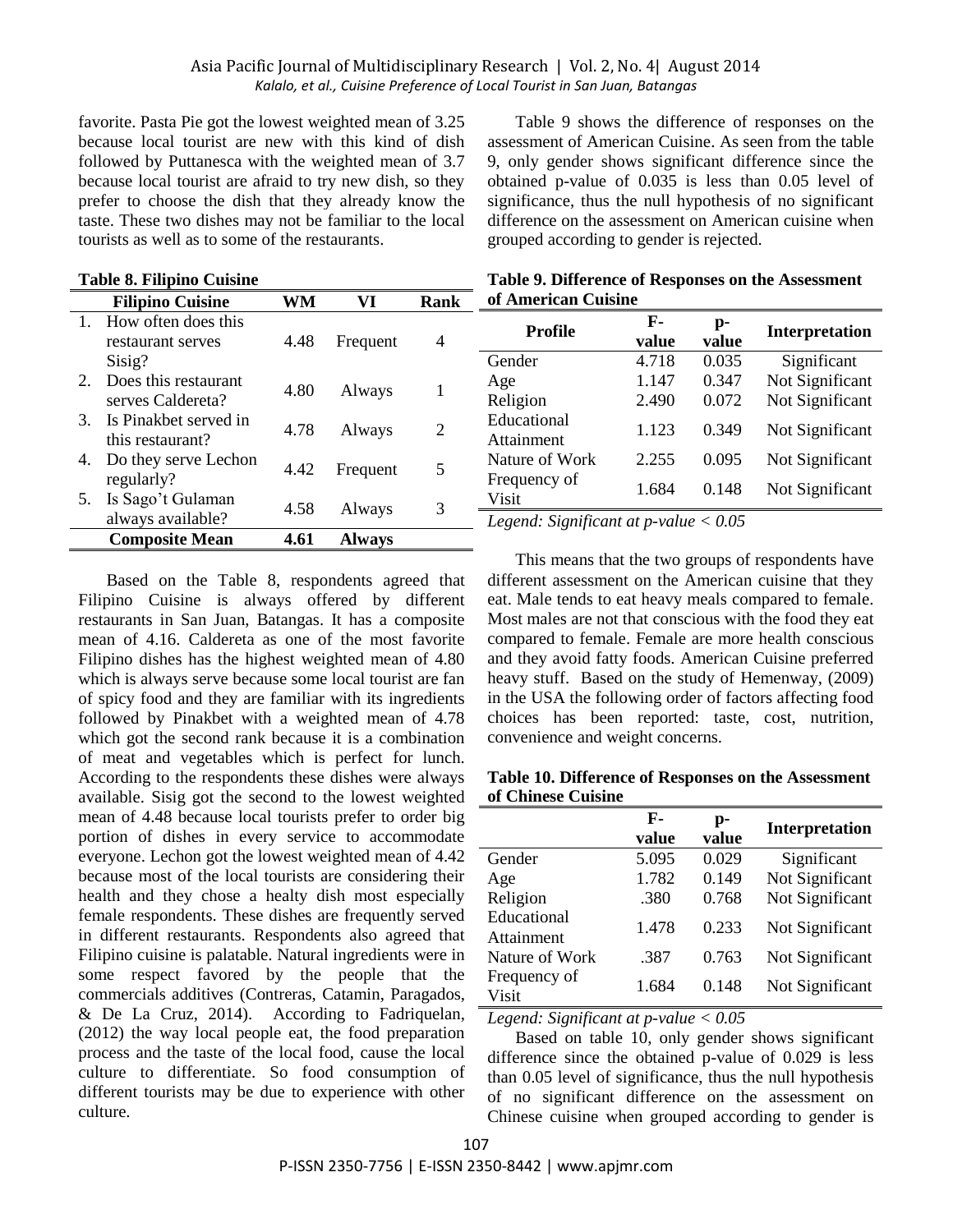rejected. This means that the two groups of respondents have different assessment on the Chinese cuisine that they eat. From an early age, taste and familiarity influence behavior towards food. Chinese cuisine is now considered a common food as it is frequently served at any food establishment. As they are commonly served females tend to lose their appetite and divert to other taste. Male with regard to taste prefer tangy foods that"s why they prefer to eat Chinese foods.

**Table 11. Difference of Responses on the Assessment of Japanese Cuisine**

| <b>Profile</b>            | F-<br>value | p-<br>value | Interpretation  |
|---------------------------|-------------|-------------|-----------------|
| Gender                    | 6.042       | 0.018       | Significant     |
| Age                       | .446        | 0.775       | Not Significant |
| Religion                  | 2.585       | 0.065       | Not Significant |
| Educational<br>Attainment | 1.170       | 0.331       | Not Significant |
| Nature of Work            | 1.489       | 0.230       | Not Significant |
| Frequency of<br>Visit     | .380        | 0.887       | Not Significant |
| $\cdot$ $\sim$ $\cdot$    |             |             |                 |

*Legend: Significant at p-value < 0.05*

Table 11 shows that only gender shows significant difference since the obtained p-value of 0.018 is less than 0.05 level of significance, thus the null hypothesis of no significant difference on the assessment on Japanese cuisine when grouped according to gender is rejected. This means that the two groups of respondents have different assessment on the Japanese cuisine that they eat. We know that Japanese cuisine is not commonly served at any restaurant other than Japanese restaurant. As male are adventurous it excites them to eat different Japanese dishes compared to female.

**Table 12. Difference of Responses on the Assessment of French Cuisine**

| Profile                   | F-<br>value | p-<br>value | Interpretation  |
|---------------------------|-------------|-------------|-----------------|
| Gender                    | .098        | 0.756       | Not Significant |
| Age                       | .563        | 0.691       | Not Significant |
| Religion                  | .742        | 0.533       | Not Significant |
| Educational<br>Attainment | 1.355       | 0.268       | Not Significant |
| Nature of Work            | 2.943       | 0.043       | Significant     |
| Frequency of<br>Visit     | 1.477       | 0.209       | Not Significant |

*Legend: Significant at p-value < 0.05*

It was gleaned from the table 12 that only nature of  $\overline{\phantom{a}}$ work shows significant difference since the obtained p-

value of 0.043 is less than 0.05 level of significance, thus the null hypothesis of no significant difference on the assessment on French cuisine when grouped according to nature of work is rejected. This means that groups of respondents have different assessment on the French cuisine that they eat. Respondents when grouped by the nature of work can affect their preference towards French Cuisine. Some tourists may be familiar with this cuisine because of their corporate environment and the influences of their colleagues. French cuisine is not very likely to be patronize because it is expensive and not all could afford it. It is aristocrat, its ingredients are costly and is not always available in local market.

**Table 13. Difference of Responses on the Assessment of Italian Cuisine**

| <b>Profile</b>            | F-<br>value | p-<br>value | Interpretation  |
|---------------------------|-------------|-------------|-----------------|
| Gender                    | 8.754       | 0.005       | Significant     |
| Age                       | .461        | 0.764       | Not Significant |
| Religion                  | .325        | 0.807       | Not Significant |
| Educational<br>Attainment | .291        | 0.831       | Not Significant |
| Nature of Work            | .595        | 0.622       | Not Significant |
| Frequency of<br>Visit     | .752        | 0.611       | Not Significant |

*Legend: Significant at p-value < 0.05*

As seen from the table 13, only gender shows significant difference since the obtained p-value of 0.005 is less than 0.05 level of significance, thus the null hypothesis of no significant difference on the assessment on Italian cuisine when grouped according to gender is rejected. This means that the two groups of respondents have different assessment on the Italian cuisine that they eat. Most Italian cuisine are light meals and female preferred it since they are weight conscious, while males for them could not satisfy their appetite.

**Table 14. Difference of Responses on the Assessment of Filipino Cuisine**

| <b>Profile</b>            | F-<br>value | p-<br>value | Interpretation  |
|---------------------------|-------------|-------------|-----------------|
| Gender                    | 1.131       | 0.293       | Not Significant |
| Age                       | 1.258       | 0.301       | Not Significant |
| Religion                  | 1.090       | 0.363       | Not Significant |
| Educational<br>Attainment | 1.159       | 0.336       | Not Significant |
| Nature of Work            | .130        | 0.942       | Not Significant |
| Frequency of<br>Visit     | .876        | 0.520       | Not Significant |

*Legend: Significant at p-value < 0.05*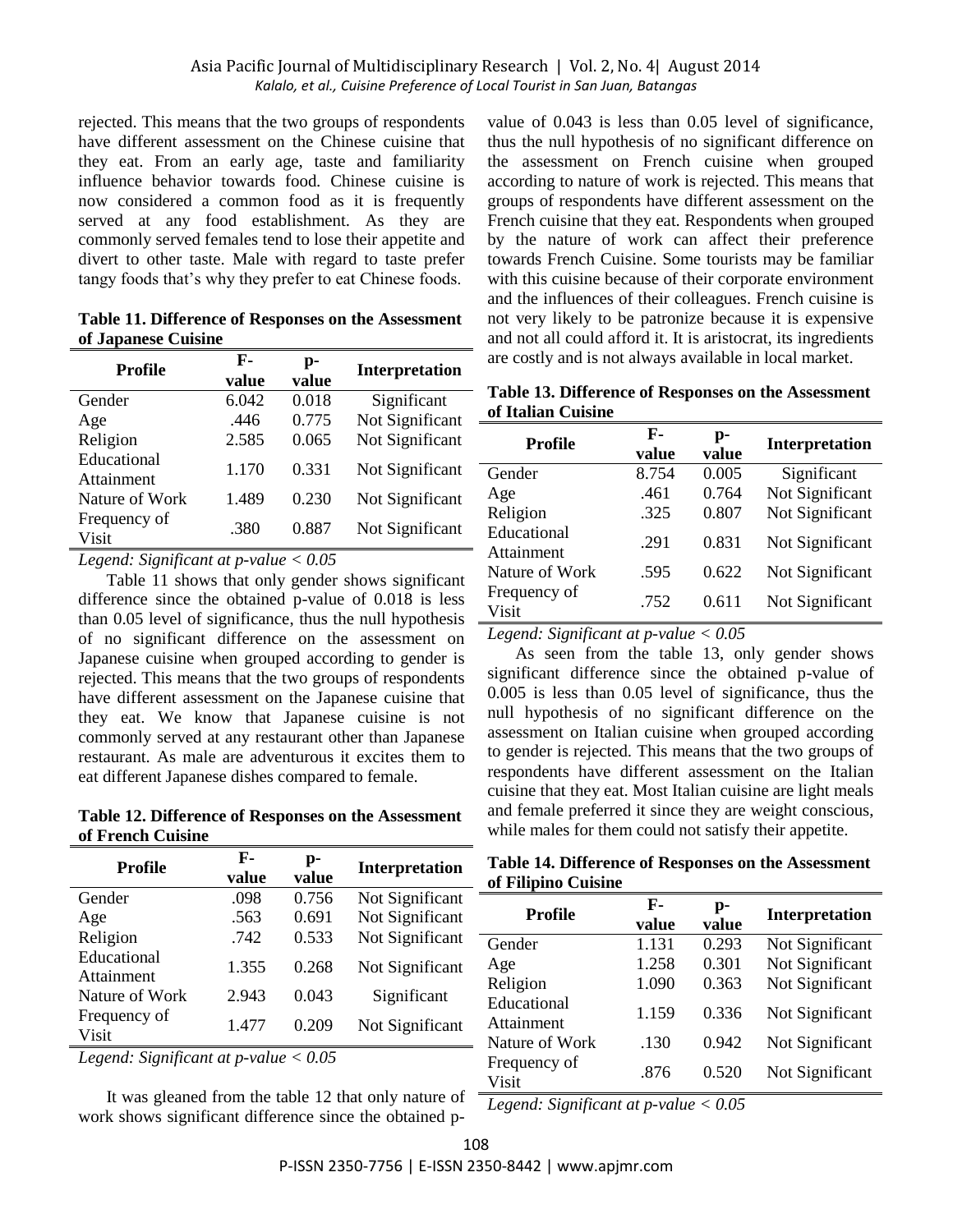Table 14 shows that based from the result, all computed F-values were less than the critical value and the resulted p-values were greater than 0.05 level of significance, thus the null hypothesis is rejected. This means that the respondents' have the same assessment on the Filipino cuisine. There is no significant demographic characteristic that can be served as a basis among the respondents on why they prefer Filipino Cuisine. The respondents are all local tourists and that could be the reason why they all prefer to eat this type of cuisine. There is no demographic difference with regards to Filipino cuisine because local tourist eat foods very familiar with them, those commonly served and part of the Filipino culture. According to the study of Abenir, (2010) the basis of Filipino food is common throughout the islands, some regions are known for specific flavors or particular cuisines.

# **Table 15. Status of Culinary Tourism**

|    | <b>Status of Culinary Tourism</b>                                                                                                    | <b>WM</b> | VI    | <b>Rank</b>                 |
|----|--------------------------------------------------------------------------------------------------------------------------------------|-----------|-------|-----------------------------|
| 1. | The availability of different types of cuisine at travel destination is important to me<br>when choosing a destination?              | 3.36      | Agree | 4                           |
|    | 2. I like to visit areas that label themselves as "culinary tourism"                                                                 | 3.48      | Agree |                             |
| 3. | My dining experiences are important to overall satisfactory of my trip.                                                              | 3.40      | Agree |                             |
|    | 4. I tend to search for information related to culinary experience while at destination.                                             | 3.24      | Agree | 9                           |
| 5. | I purposefully dine at restaurants offering local/regional foods.                                                                    | 3.32      | Agree | 6                           |
| 6. | I believe that food related experiences are an important part of the culture of a<br>destination.                                    | 3.32      | Agree | 6                           |
| 7. | Experiencing food and beverage at a travel destination at a travel destination help<br>create a lasting impression of a destination. | 3.46      | Agree | $\mathcal{D}_{\mathcal{A}}$ |
|    | 8. I think it's best to order something familiar when eating at a restaurant at a<br>destination.                                    | 3.32      | Agree | 6                           |
|    | 9. I check the reviews/ratings of the restaurant before dining there.                                                                | 3.18      | Agree | 10                          |
|    | 10. I like to travel to attend food/drinks/wine festivals when traveling.                                                            | 3.28      | Agree | 6                           |
|    | <b>Composite Mean</b>                                                                                                                | 3.34      | Agree |                             |

*Legend: 3.50 – 4.00 = Strongly Agree; 2.50 – 3.49 = Agree; 1.50 – 2.49 = Disagree; 1.00 – 1.49 = Strongly Disagree*

Table 15 shows the assessment of the respondents about the Status of Culinary Tourism. It was found that the over-all assessment of the respondents is agree with a composite mean of 3.34. All of the respondents agree that the Status and Prospects of Culinary Tourism in San Juan, Batangas is affected by dining and culinary experiences. In the above indicators, Customers that believe visiting the areas label themselves as culinary tourism rank first and has 3.48 weighted mean. While Customers that believe experiencing food and beverage at a travel destination help create a lasting impression of the destination rank second and has a weighted mean of 3.46. According to the respondents, Culinary tourism, food and beverage offered in the area greatly affect the customers experience and satisfaction within the area. On the other hand, Survey about Customers who tend to search for information related to culinary tourism while at the destination rank second to the last and it has a weighted mean of 3.24. While customers who check the reviews/ratings of restaurant before dining there got the lowest ranking and had a weighted mean of 3.18.The

respondents said that customers tend to visit the place unplanned because they have no enough time to check the restaurant's background and that they listen mostly from the word of mouth of the people who already tried the restaurant.

| <b>Table 16. Prospect of Culinary Tourism</b> |                       |               |  |
|-----------------------------------------------|-----------------------|---------------|--|
| Profile                                       | f                     | $\frac{0}{0}$ |  |
| What kind of service do you prefer            |                       |               |  |
| to have delightful experience?                |                       |               |  |
| Satisfactory service                          | 26                    | 52.00         |  |
| Extraordinary service                         | 22                    | 44.00         |  |
| Personalized service                          | $\mathcal{D}_{\cdot}$ | 4.00          |  |
| What suggestion would you make                |                       |               |  |
| for the improvement of the                    |                       |               |  |
| restaurant?                                   |                       |               |  |
| Food service                                  | 29                    | 58.00         |  |
| Arrangement structure                         | 11                    | 22.00         |  |
| <b>Staff members</b>                          | 10                    | 20.00         |  |
|                                               |                       |               |  |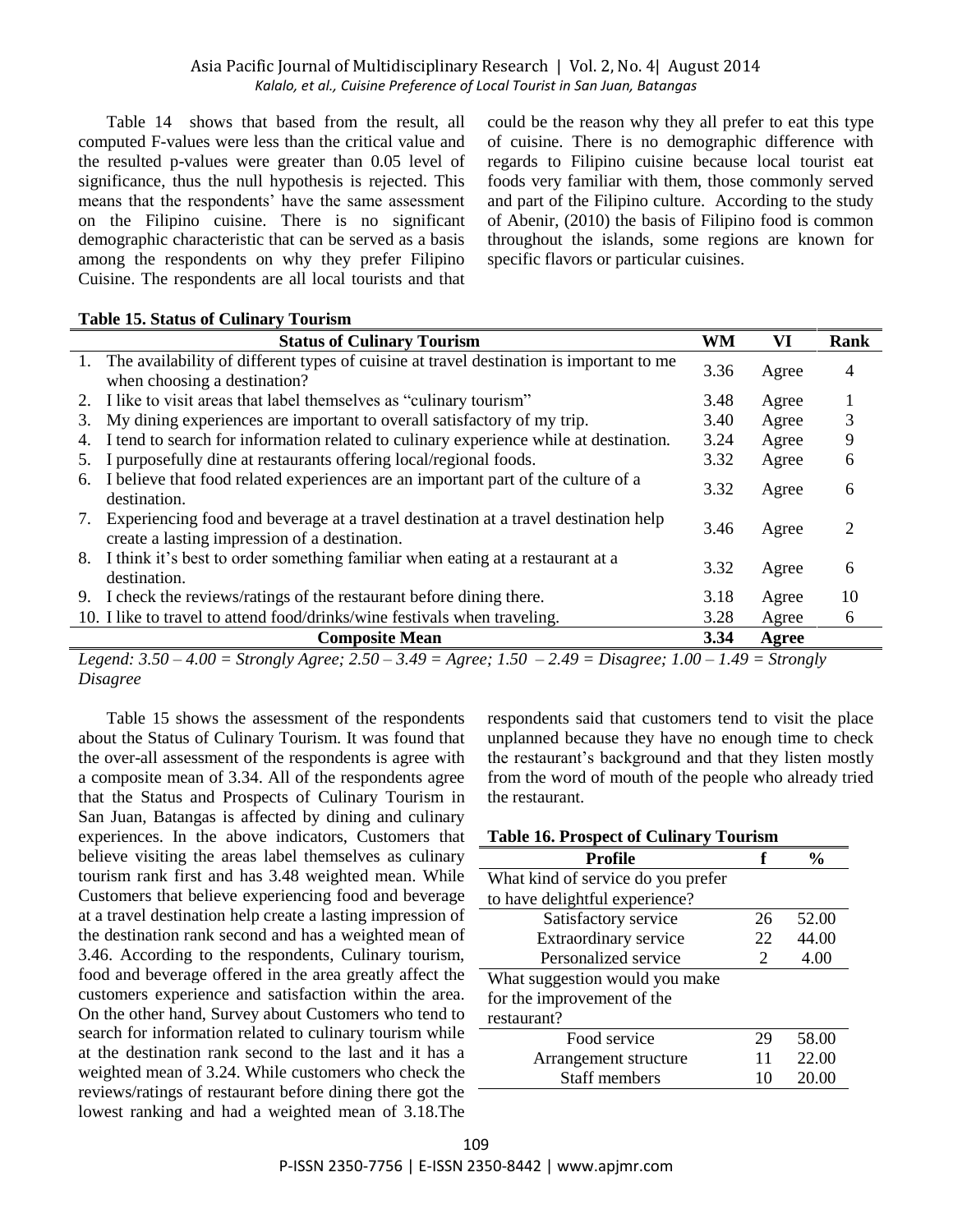| Table 16 (cont). Prospect of Culinary Tourism |    |               |  |
|-----------------------------------------------|----|---------------|--|
| <b>Profile</b>                                |    | $\frac{0}{0}$ |  |
| How do you see culinary tourism in            |    |               |  |
| San Juan, Batangas in the next 5 to           |    |               |  |
| 10 years?                                     |    |               |  |
| Very positive                                 | 33 | 66.00         |  |
| Positive                                      | 16 | 32.00         |  |
| It depends                                    |    | 2.00          |  |

Based on the respondent they prefer to have a satisfactory service having a percentage of 52 percent to have a delightful experience and suggested to improve their food service having a percentage of 58 percent. In the next 5 to 10 years they see the culinary tourism in San Juan, Batangas very positive with a percentage of 66 percent.

## **V. CONCLUSION AND RECOMMENDATION**

Most of the local tourists in San Juan, are college graduate, 19 to 28 years of age, already employed and visits San Juan once a month. Filipino Cuisine were the preferred cuisine of the local tourists and also the food frequently offered by restaurants. Only gender shows significant difference on the cuisine preference among American, Chinese, Japanese and Italian cuisines. On the other hand, Nature of work shows significant difference on the cuisine preference towards French cuisine. The status of Culinary tourism in San Juan, Batangas as of today is average and the prospect of culinary tourism in the next year is very positive.

It is hereby recommended that the restaurant owner may enhance the food services of their restaurants to be more attractive and refreshing to the tourists. To develop the culinary tourism in San Juan, Batangas, they may provide additional services to satisfy tourists, improve the quality of the foods and the characteristics of people in San Juan. The local government of San Juan, Batangas may exert additional effort in promoting culinary tourism. The local municipal tourism office may conduct trainings for the restaurant owners in the area of culinary tourism in order to make good use of the local products available in San Juan, Batangas. Residents and restaurant owners may put emphasis on the homegrown products of San Juan, Batangas and turn them into culinary masterpieces that will truly reflect the rich culture and tradition of San Juan. Future study may also be conducted using other variables to further confirm the result of the study.

# **REFERENCES**

- Aguda, L. A. E., Tamayo, M. R. B., Barlan Jr., L. (2013), Effects of Heritage Tourism to the Municipality of Taal, Batangas, Philippines, Educational Research International, 2(1), 91-95.
- Abenir, H. (2010). "Attracting tourist thru Native Cuisine". http://www.aboutourism.wordpress.com retrieved January 20,2014
- Atienza, S. (2012) "Attracting Tourist Thru Native Cuisine of Selected Towns in Batangas"(pp.23)
- Burns G. (2008) The Effects of Demographic Characteristics on Food Preferences
- Buted, D. R., Ylagan, A. P., Mendoza, E. (2014). Promoting the Tourism Industry of Calatagan Batangas, Philippines, *Journal of Research in Business and Management*, 2(5), 1-4
- Buted, D. R. (2014). Tinapay Festival: Potential Tourist Attraction in Batangas, Philippines, *Asia Pacific Journal of Education, Arts and Sciences*, 1(2), 45 - 52
- Contreras, R. C. C., Catamin, R. D., Paragados, D. A., De La Cruz, A. C., (2014). Acceptability of Native Darag Chicken Menu Variations, *Asia Pacific Journal of Multidisciplinary Research*, 2(3), 12 – 17.
- Chang K. (2008).Classic Food of China. China, Dorling Kindersley (pp.59). http://www.chinatour.com retrieved August 16,2013
- Cohen, E. (2008). "The Best Ever French Cooking Course" Carole Elements, Southwater Publishing.
- Cwiertka, K. (2006). Modern Japanese Cuisine: Food, Power and National Identity,London, Reaktion Books.
- Dalisay, N. (2012). "Factors Affecting the Eating Habits of Selected Employees of Lyceum of the Philippines University".
- Delos Reyes R. (2006) "Italian food preferences among hospitality management in Lyceum of the Philippines University"
- Dickie J. (2007).The Epic History of the Italians and Their Food. Spain, Free Press.
- Fadriquelan, C (2012) "Attracting Tourist Thru Specialty Foods of Calapan Oriental Mindoro" (pp.25)
- Francoise, B. (2010). La cuisine, St. Petersburg, Florida ,Hachette.
- Fortus et al (2012) "The Culinary Tourism in Padre Garcia Thru its Peculiar Foods" (pp.15).
- Hall, M. (2003) "Food Tourism Around the World"
- Heyman, P. (2006) "International Cooking: A Culinary Journey" (pp.35)